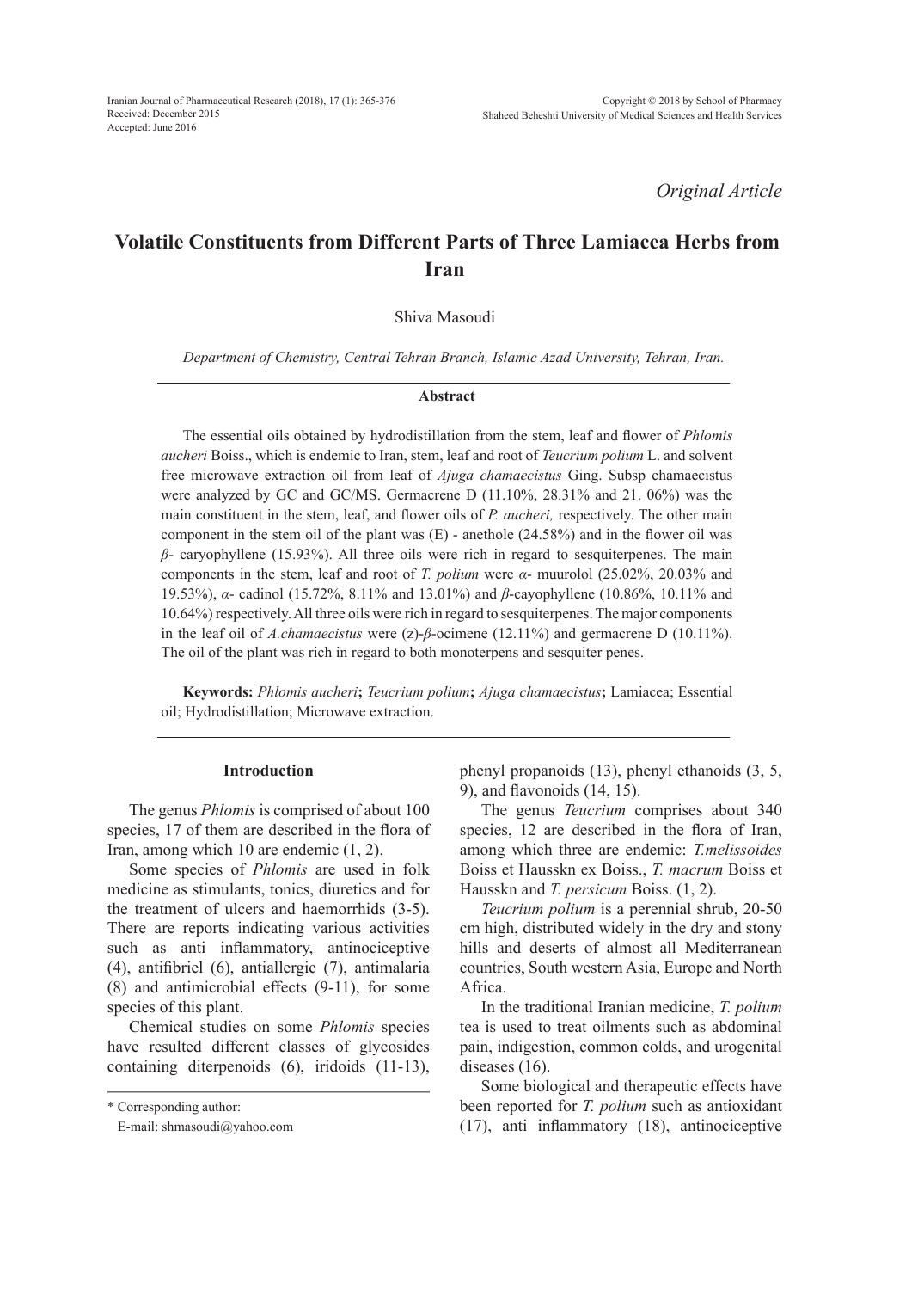(19), anti pyretic (20), antimicrobial (17), hypolipidemic (21), hepatoprotective (22), antigastric ulcer (23), cytotoxic, and apoptotic effects (24).

Several reports on the composition of volatile oils from *T. polium* are found in literature. In the oil from *T. polium* collected in Athens (Greece), *β*-caryophyllene(17.7%) was shown to be the major constituent accompanied by δ- cadinene (9.3%), caryophyllene oxide (5.9%) and *α*cadinol (5.4%) (25). The oil of *T. polium* subsp. valentinum from Spain, was found to contain *α*-pinene (15.8%) and *β*-pinene (11.7%) as major constituents (26). *α*-Muurolene (8.7%), *α*- cadinol (5.9%) and δ-cadinene (5.1%) were found to be the major constituents of the essential oil of *T. polium* from northern region of Saudi Arabia (27). The dominant compounds in *T*. *polium* from Corsica were *α*- pinene (28.8 %), *β*- pinene (7.2%), and *p*-cymene (7.0%) (28).

The genus *Ajuga* is represented in the flora of Iran by five species in which *Ajuga chamaecistus*  has contained several endemic subspecies including *A. chamaecistus* ssp. chamaecistus  $(1, 2)$ .

Several biological studies have been performed on many species of this genus which have confirmed their ethno pharmacological properties such as hypoglycemic (29), anti inflammatory (30), anabolic, analgestic, antiarthritis, antipyretic,hepatoprotective, antibacterial, antifungal, antioxidant, cardiotonic (31), and antimalarial (32) properties and also their application in the treatment of join diseases  $(33)$ .

Many phytochemical studies on *Ajuga*  species were performed which led to the isolation of phytoecdysteroids (34, 35), clerodane and neoclerodane di terpenoids (36, 37), iridoids (38) as well as phenylethyl glycosides (39). Previously, we studied the essential oil obtained by hydrodistillation from the aerial parts of *A. chamaecistus* Ging. ssp. chamaecistus, collected from Fasham, 35 km east of Tehran, which contained *β*- pinene (15.0%) and linalool (14.5%) as major constituents (40).

Our study deals with the analysis of the oils from stems, leaves, and flowers of *Phlomi*s *aucheri*, from stems, leaves, and roots from *Teucrium polium* and also from leaves of *Ajuga*  *chamaecistus* growing wild in Iran.

## **Experimental**

## *Plant materials*

The stems, leaves, and flowers of *Phlomis aucher*i, which is endemic to Iran, and stems, leaves and roots of *Teucrium polium*, were collected from Salehabad area, Province of Ilam, west of Iran, both in July 2013, during the flowering stage. The leaves of *Ajuga chamaecistus* were collected from Mehran, Province of Ilam, in July 2013. Voucher specimens have been deposited at the Herbarium of the Reasearch Instituents of Forests and Rangelands (TARI), Tehran, Iran.

# *Isolation of the essential oils Hydrodistillation*

The stems (102.5 g), leaves (84.0 g), and flowers (82.0 g) of *P.aucher*i and also stems (110 g), leaves (80 g), and roots (65 g) of *T. polium*  were separately subjected to hydrodistillation using a Clevenger-type apparatus for 3 h. After decanting and drying of the oils over anhydrous sodium sulfate the corresponding yellowish coloured oils were recovered [in the yield of 0.2%, 0.4%, 0.3%, 0.2%, 0.4% and 0.1% (w/w), respectively].

## *Solvent- free microwave extraction*

Solvent-free microwave extraction (SFME) of the leaf of *A. chamaecistus* was performed in a Milestone ETHOM 1600 batch reactor, which is a multimode microwave reactor operating at 2455 MHz with a maximum delivered power of 1000 W, variable in 10 W increments. The dimensions of the PTFE coated cavity are 35×35×35 cm. During the experiment, time temperature, pressure, and power were controlled using the «easy-WAVE» Software package. Temperature was monitored with the aid of a shielded thermocouple (ATC- 300) inserted directly in to the sample container.

In a typical SFME procedure, 250 g of dry leaves of *A. chamaecistus* were moistened prior to extraction by soaking in water for 1 h, then draining off the excess water.

This step is essential to give the leaves the initial moisture. Moistened leaves were next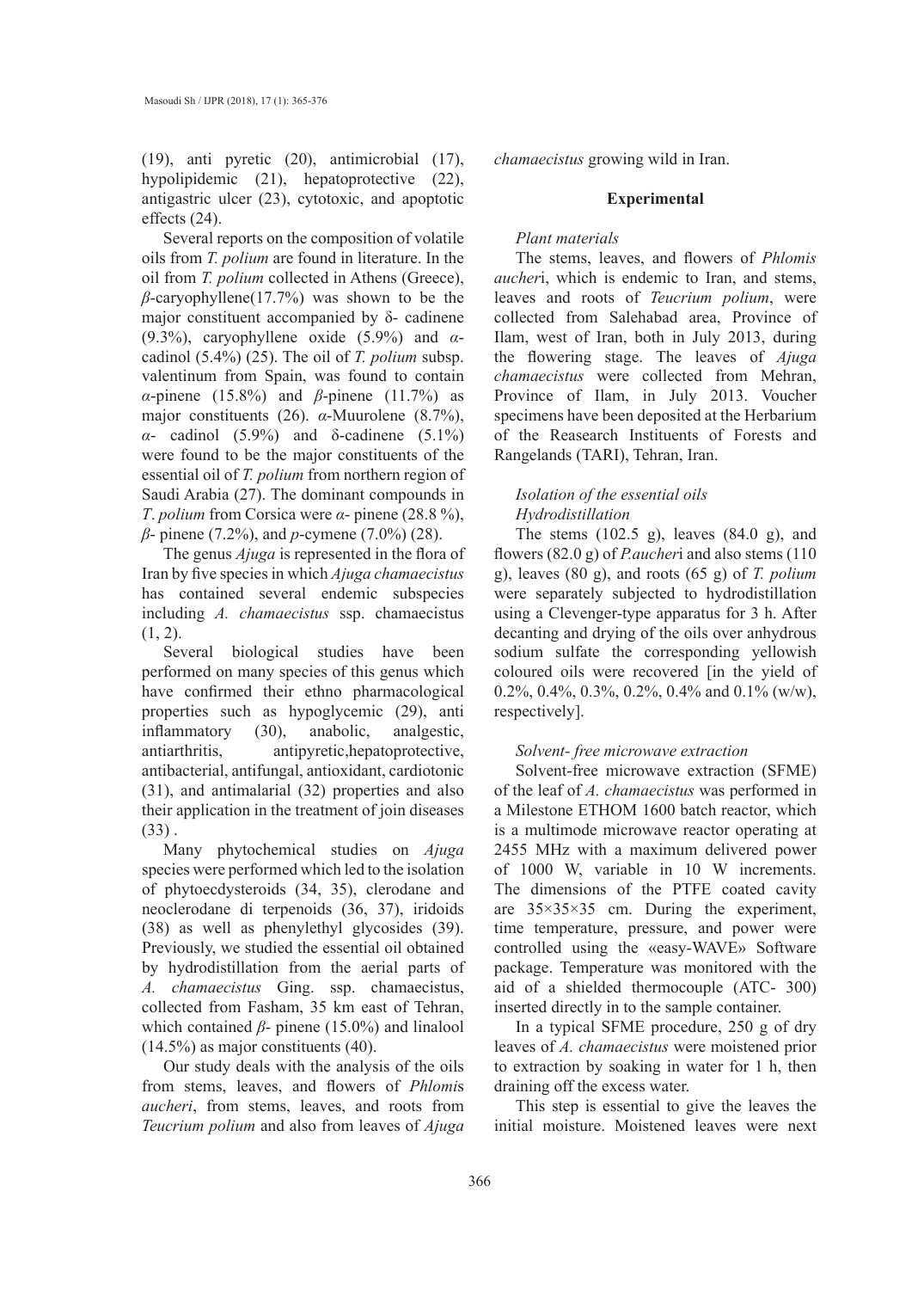| No.            | Compounds <sup>a</sup>      | RI <sup>b</sup> | Stem Oil $(\% )$         | Leaf Oil $(\% )$         | Flower Oil $(\% )$       |
|----------------|-----------------------------|-----------------|--------------------------|--------------------------|--------------------------|
| $\mathbf{1}$   | $\alpha$ -Thujene           | 928             | 0.12                     | $\overline{a}$           |                          |
| $\overline{2}$ | $\alpha$ -Pinene            | 935             | 3.12                     | 4.81                     | 0.40                     |
| 3              | $\beta$ -Pinene             | 978             | 0.13                     | 0.19                     | 0.12                     |
| 4              | Myrcene                     | 991             | 0.15                     |                          |                          |
| 5              | $\alpha$ - Phellandrene     | 1003            | 0.18                     |                          | -                        |
| 6              | Limonene                    | 1031            | 0.62                     | 0.57                     | 0.33                     |
| 7              | Fenchone                    | 1086            | 1.65                     | $\overline{\phantom{a}}$ | $\sim$                   |
| 8              | Linalool                    | 1096            | 0.13                     | 0.36                     | 0.12                     |
| 9              | Nonanal                     | 1098            | 0.12                     | 0.19                     | 0.14                     |
| 10             | Camphor                     | 1143            | 0.47                     | 0.21                     |                          |
| 11             | Terpin-4-ol                 | 1176            | 0.15                     | 0.22                     |                          |
| 12             | $\alpha$ -Terpineol         | 1189            | $\overline{\phantom{a}}$ | 0.23                     |                          |
| 13             | methyl Chavicol             | 1195            | 0.47                     |                          |                          |
| 14             | endo-Fenchyl acetate        | 1220            | 0.23                     |                          |                          |
| 15             | exo-Fenchyl acetate         | 1232            | 0.61                     |                          |                          |
| 16             | $p$ -Anisaldehyde           | 1252            | 0.30                     |                          |                          |
| 17             | (E)-Anethole                | 1283            | 24.58                    |                          |                          |
| 18             | Carvacrol                   | 1298            |                          | 2.29                     | 0.47                     |
| 19             | Undecanal                   | 1306            |                          |                          | 0.37                     |
| 20             | iso-dihydro Carveol acetate | 1325            |                          |                          | 0.26                     |
| 21             | - Elemene                   | 1339            | 0.32                     | 3.68                     | 3.93                     |
| 22             | Citronellyl acetate         | 1352            | 0.18                     |                          |                          |
| 23             | Neryl acetate               | 1365            | 4.58                     |                          | ÷,                       |
| 24             | $\alpha$ -Ylangene          | 1372            | $\blacksquare$           | 0.44                     | 0.58                     |
| 25             | Butanoic acid- butyl ester  | 1373            | $\overline{\phantom{a}}$ | 0.43                     | $\overline{\phantom{a}}$ |
| 26             | $\alpha$ - Copaene          | 1374            | 0.76                     | 1.40                     | 1.63                     |
| 27             | $\beta$ - Bourbonene        | 1384            | 0.55                     | 2.69                     | 1.05                     |
| 28             | $\beta$ - Cubebene          | 1390            |                          | 0.36                     | 0.13                     |
| 29             | $\beta$ - Elemene           | 1391            |                          | 0.94                     | 0.69                     |
| $30\,$         | Tetradecane                 | 1399            | $\overline{\phantom{a}}$ | 0.23                     | $\blacksquare$           |
| 31             | $\alpha$ - Gurjunene        | 1409            | $\overline{a}$           | $\overline{a}$           | 0.27                     |
| 32             | $\beta$ -Caryophyllene      | 1418            | 5.58                     | 4.96                     | 15.93                    |
| 33             | $\beta$ -Gurjunene          | 1432            | $0.15\,$                 | 1.12                     | $0.81\,$                 |
| 34             | $\nu$ -Elemene              | 1433            | 0.36                     | 5.46                     | 7.90                     |
| 35             | Aromadendrene               | 1439            | $\overline{\phantom{a}}$ | 0.43                     | ÷.                       |
| 36             | $\alpha$ -Guaiene           | 1440            | $\overline{\phantom{a}}$ | ÷                        | 0.21                     |
| 37             | $\alpha$ -Himachalene       | 1447            |                          | $\overline{\phantom{a}}$ | 0.39                     |
| 38             | $\alpha$ -Humulene          | 1454            | 0.85                     | 2.01                     | 3.46                     |
| 39             | $(E)$ - $\beta$ -Farnesene  | 1458            | 0.75                     | 3.52                     | 2.45                     |
| 40             | 9-epi-(E)- Caryophyllene    | 1465            | 0.78                     | 1.13                     | 2.90                     |
| 41             | Germacrene D                | 1480            | 11.10                    | 28.31                    | 21.06                    |
| 42             | $\beta$ -Selinene           | 1485            | $\blacksquare$           | 1.16                     | 2.76                     |

**Table 1.** Comparative percentage composition of the stem, leaf and flower oils of *Phlomis aucheri.*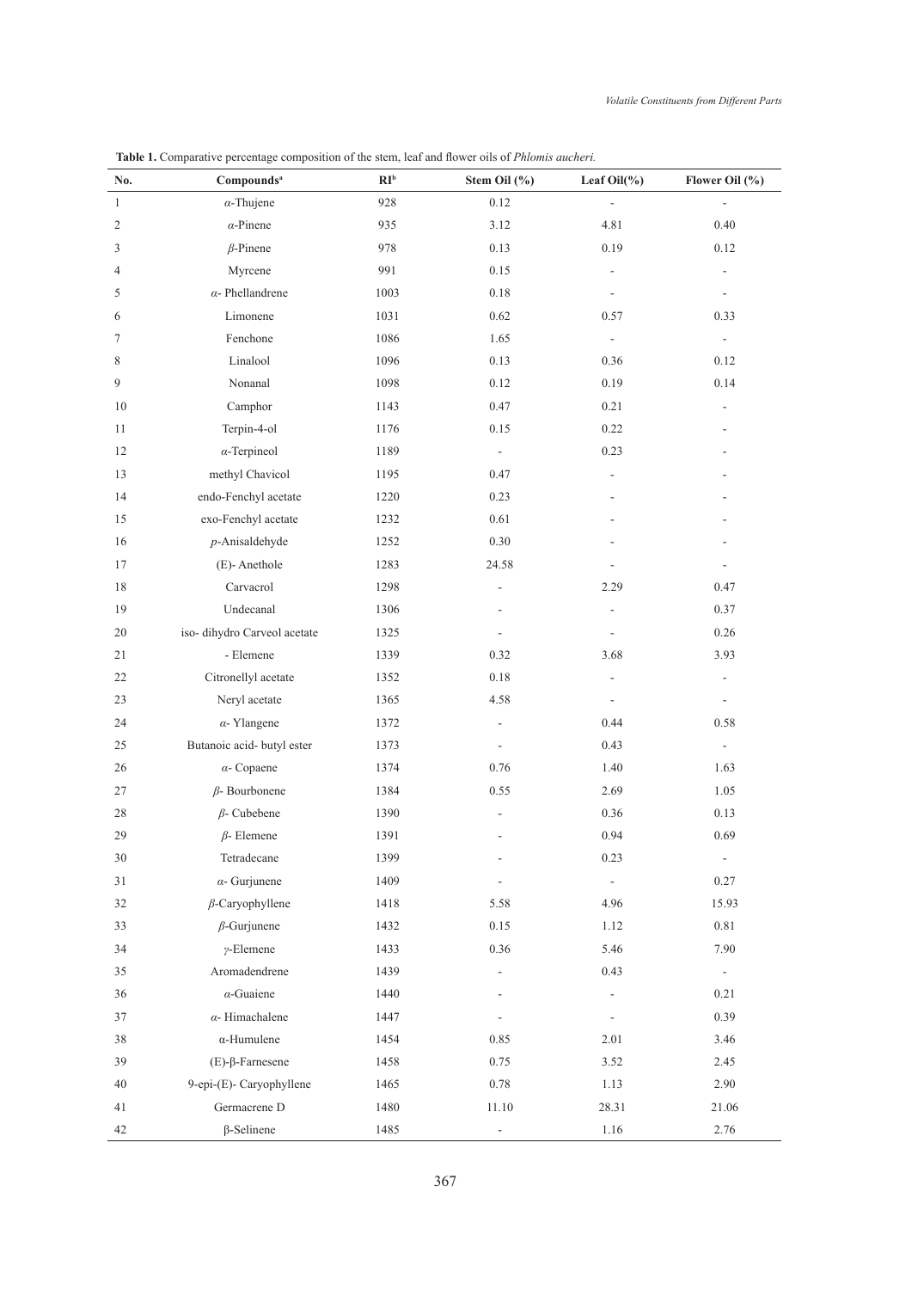|--|

| No. | Compounds <sup>a</sup>                  | RI <sup>b</sup> | Stem Oil (%)   | Leaf $Oil(\%)$           | Flower Oil (%)               |
|-----|-----------------------------------------|-----------------|----------------|--------------------------|------------------------------|
| 43  | Viridiflorene                           | 1493            | 2.38           | ÷.                       |                              |
| 44  | Bicyclogermacrene                       | 1494            | 6.30           | 8.86                     | 7.63                         |
| 45  | Germacrene A                            | 1501            | 0.63           |                          | $\blacksquare$               |
| 46  | $\gamma$ -Cadinene                      | 1511            | $\blacksquare$ |                          | 0.18                         |
| 47  | $7$ -epi- $\alpha$ - Selinene           | 1515            | 0.42           |                          | 0.48                         |
| 48  | δ- Cadinene                             | 1522            | 2.58           | 2.18                     | 2.81                         |
| 49  | (z)-Nerolidol                           | 1530            | 0.77           | $\overline{\phantom{a}}$ | $\qquad \qquad \blacksquare$ |
| 50  | Germacrene B                            | 1556            | 4.53           | 2.89                     | 1.70                         |
| 51  | (E)-Nerolidol                           | 1564            | 0.60           | $\Box$                   | 0.26                         |
| 52  | Spathulenol                             | 1576            | 6.01           | 3.28                     | 2.05                         |
| 53  | Caryophyllene oxide                     | 1580            | ÷,             | 0.36                     | 1.33                         |
| 54  | Globulol                                | 1581            |                | 0.56                     | $\blacksquare$               |
| 55  | Viridiflorol                            | 1590            | 0.52           | 0.51                     | 0.57                         |
| 56  | Hexadecane                              | 1600            | ÷,             | 0.23                     | $\blacksquare$               |
| 57  | Humulene epoxide II                     | 1604            |                | $\overline{\phantom{a}}$ | 0.34                         |
| 58  | Iso spathuelenol                        | 1637            |                | 0.41                     | 0.35                         |
| 59  | epi-α- Muurolol                         | 1639            | L.             | $\overline{\phantom{a}}$ | 0.57                         |
| 60  | $\alpha$ - Muurolol                     | 1645            | 0.47           | 0.69                     |                              |
| 61  | $\beta$ - Eudesmol                      | 1649            | 2.68           |                          |                              |
| 62  | Selin-11-en-4- - ol                     | 1652            | $\blacksquare$ | 0.26                     |                              |
| 63  | $\alpha$ - Cadinol                      | 1653            | 1.01           | 0.91                     | 0.74                         |
| 64  | α-Bisabolol                             | 1680            | 0.72           |                          | L,                           |
| 65  | $(E,E)$ - Farnesol                      | 1720            | 0.70           |                          |                              |
| 66  | $6,10,14$ -trimethyl<br>2-Pentadecanone | 1845            | 1.15           | 2.05                     | 1.28                         |
| 67  | Hexadecanoic acid                       | 1973            | 0.35           | L.                       | ä,                           |
| 68  | Eicosane                                | 2000            | 0.77           |                          |                              |
| 69  | Tricosane                               | 2300            | $\Box$         | 0.51                     | 0.88                         |
|     | Monoterpene hydrocarbons                |                 | 4.32           | 5.57                     | 0.85                         |
|     | Oxygenated monoterpenes                 |                 | $8.00\,$       | 3.31                     | 0.85                         |
|     | Sesquiterpene hydrocarbons              |                 | 38.04          | 71.54                    | 78.95                        |
|     | Oxygenated sesquiterpenes               |                 | 13.48          | 6.98                     | 6.21                         |
|     | Other compounds                         |                 | 27.74          | 3.64                     | 2.67                         |
|     | Total                                   |                 | 91.58          | 91.04                    | 89.53                        |

Note: <sup>a</sup>Compounds listed in order of elution from HP- 5 MS column;

<sup>b</sup>Retention indices to  $C_{8}$ - $C_{24}$  n-alkanes on HP- 5 MS column.

placed in the reactor without any added solvent or water. The essential oil is collected, dried with anhydrous sodium sulphate and stored at 0 °C until used.

# *Gas chromatography analysis*

Gas chromatography analysis was performed on Schimadzu 15A gas chromatograph equipped with a split /splitless injector  $(25 \degree C)$  and a flame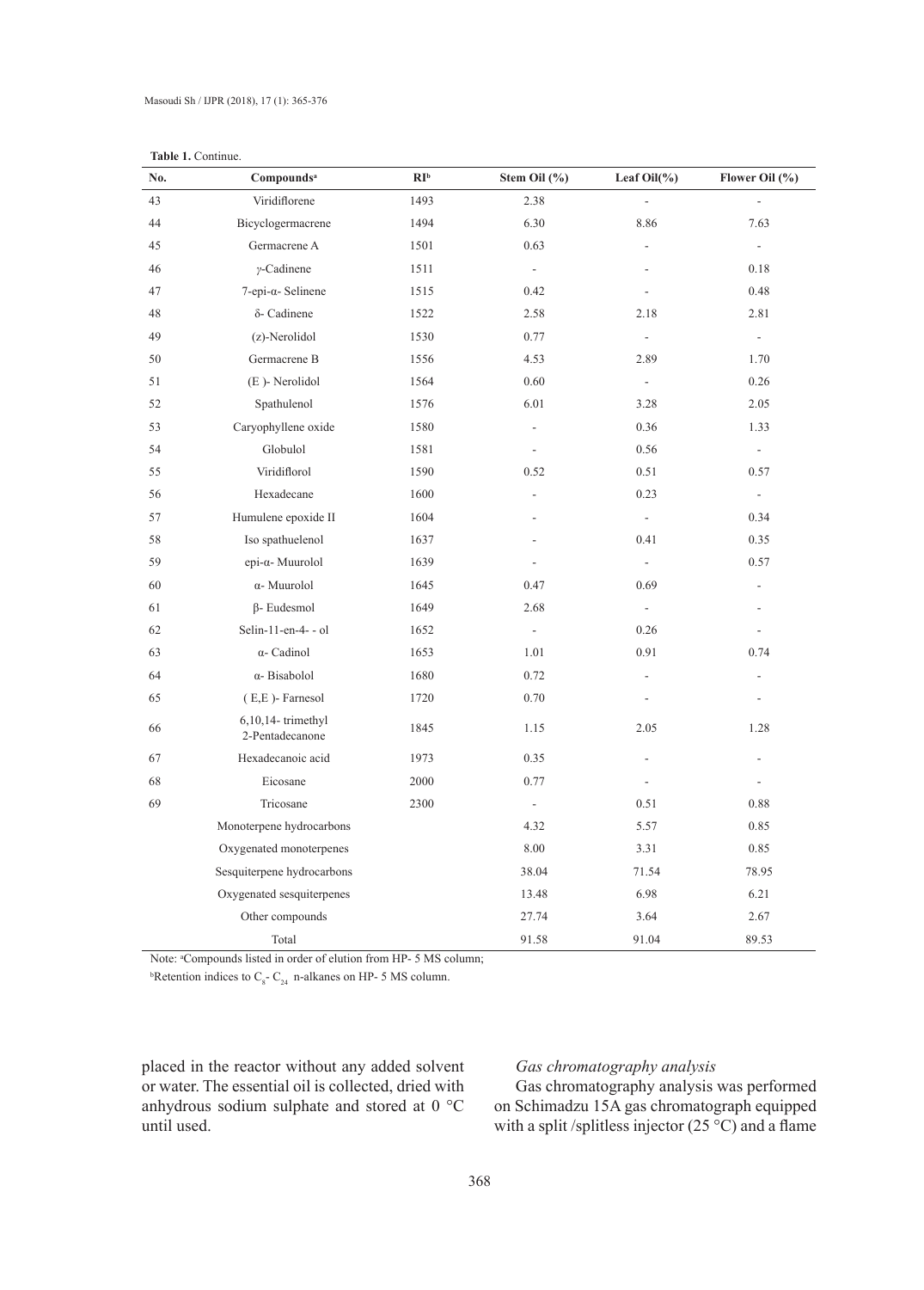ionization detector (250 °C). Nitrogen was used as carrier gas () and the capillary column used was DB-5 (50 m  $\times$  0.2 mm, film thickness 0.32 . The column temperature was kept at 60 °C for 3 min and then heated to 220 °C with a 5 °C rate and kept constant at 220 °C for 5 min. Relative percentage amounts was calculated from peak area using a Schimadzu C- R4 A chromatopac without the use of correction factors.

*Gas chromatography – mass spectrometry analysis* 

Analysis was done using a Hewlett-Packard 5973 with a HP- 5 MS column (30 m  $\times$  0.25mm, film thickness 0.25). The column temperature was kept at 60 °C for 3 min and programmed to 220 °C at a rate of 5 °C and kept constant at 220 °C for 5 min. The flow rate of Helium as carrier gas with () MS was taken at 70 e V.

The retention indices for all the components were determined according to the Van Den Dool method, using n- alkanes as standard (41, 42).

The compounds were identified by (RI, DB5) with those reported in the literature and by comparison of their mass spectra with the Wiley library or with the published mass spectra (43).

#### **Results and Discussion**

The composition of the essential oils from stems, leaves, and flowers of *Phlomis aucheri*, stems, leaves and roots of *Teucrium polium* and leaves of *Ajuga chamaecistus*, are listed in Table 1, 2 and 3, respectively, in which the percentage and relative retention indices of components are given.

As it is shown from Table 1, in *P. aucheri*  we identified 46 compounds representing 91.58%, 40 constituents representing 91.04% and 40 components representing 89.53% of the stem, leaf and flower oils, respectively. The main component in three oils was germacrene D (11.10%, 28.31% and 21.06%), respectively. Other notable constituents were *β*caryophyllene (5.58%, 4.96% and15.93%) and bicyclogermacrene (6.30%, 8.86% and 7.63%), respectively.

(E)- Anethole (24.58%) was the other main component in the stem oil of the plant and not detected in the leaf and flower oils. As can be seen from the above information, all three oils were rich in regard to sesquiterpenes (51.52%, 78.52% and 85.16%), respectively. The

monoterpene fraction was relatively small, representing only 12.32%, 8.88% and 1.70%, respectively. In the stem oil of *P. aucheri*, considerable percentage of non terpenoid compounds, compairing to other parts of the plant oils, were identified (27.74%). In an earlier study, Javidnia et al. analyzed the essential oil of the aerial parts of *P. aucheri* collected in Fars province. The oil was found to be rich in caryophllyene oxide (33.5%), *β*- caryophyllene (27.0%) and*β*-selinene (9.9%) (44).

Only a few reports on the analysis of essential oils of *Phlomis* species have been published.

Water distilled essential oils from aerial parts of *P. persica and P. olivieri*, which are endemic to Iran, have been the subject of our previous studies. The major components of both oils were germacrene D (38.2% and 26.4%) and bicyclogermacrene (16.3% and 12.7%), respectively.

Both oils consisted mainly of sesquiterpene hydrocarbons (45). Also we reported the oil composition of *P. pungens*. The major constituents of the oil of the plant were germacrene D (24.5%), bicyclogermacrene (14.1%),  $\alpha$ -pinene (13.5%) and (E) - *β*- farnesene (13.4%) (46).

Camparison of the present results with those of our previous investigation of oils of the *Phlomis* genus showed that they are also dominated by sesquiterpenes.

Germacrene D has been identified in other species of *Phlomis*, including *P. cancellata*  (47), *P. bracteosa* (48), *P. armeniaca* (49), *P. chorassanica* (50), *P. herba-venti* (51), *P. bruguieri* (52, 53), *P. lanceolata*, *P. anisoonata*  (53) and *P. linearis* (54).

As it is shown from Table 2, 45 components representing 96.84%, 41 constituents representing 98.48% and 20 compounds representing 88.7% were identified in the oils of stem, leaf and root of *T. polium*, respectively.

The main components in all three oils were *α-*muurolol (25.02%, 20.03% and19.53%), *α*-cadinol (15.72%, 8.11%, and 13.01%) and *β*-caryophyllene (10.86%, 10.11% and 10. 64%), respectively.

Other notable compounds were in stem oil;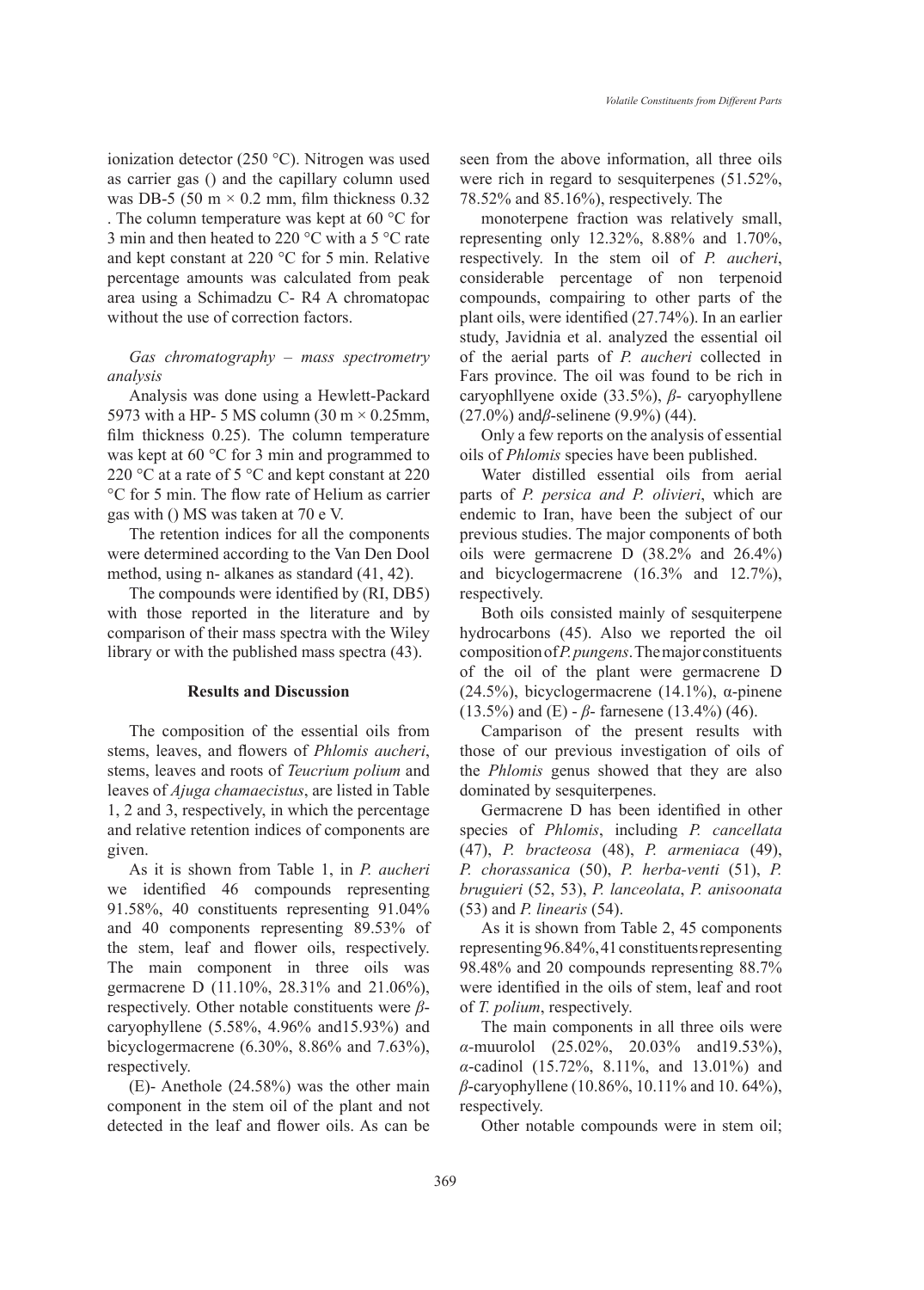| No.            | Compounds <sup>a</sup>       | RI <sup>b</sup> | Stem Oil (%)   | Leaf $Oil(\%)$            | Flower Oil (%)           |
|----------------|------------------------------|-----------------|----------------|---------------------------|--------------------------|
| $\mathbf{1}$   | (E)-2- Hexenal               | 854             | L,             | 0.10                      |                          |
| $\overline{c}$ | $\alpha$ - Pinene            | 935             | 0.66           | 2.89                      |                          |
| 3              | Camphene                     | 950             | $\mathsf t$    | 0.16                      |                          |
| 4              | $\beta$ - Pinene             | 978             | 1.70           | 6.65                      |                          |
| 5              | Myrcene                      | 991             | 0.37           | 1.51                      |                          |
| 6              | $p$ - Cymene                 | 1024            | 0.30           | $\ensuremath{\mathbf{t}}$ |                          |
| 7              | Limonene                     | 1031            | 0.56           | 3.12                      |                          |
| 8              | $(E)$ - $\beta$ - Ocimene    | 1050            | 0.22           | 0.32                      |                          |
| 9              | $\gamma$ -Terpinene          | 1062            |                | 0.13                      |                          |
| 10             | Terpinolene                  | 1086            | $\mathfrak{t}$ | 0.18                      |                          |
| 11             | Linalool                     | 1098            | 0.37           | 0.87                      |                          |
| 12             | 1-Octen-3 yl acetate         | 1110            | ÷,             | 0.60                      |                          |
| 13             | trans-Pinocarveol            | 1136            |                | 0.91                      |                          |
| 14             | cis-Verbenol                 | 1140            | t              | 0.69                      |                          |
| 15             | Pinocarvone                  | 1160            |                | 0.47                      |                          |
| 16             | Borneol                      | 1165            | 0.50           | 0.85                      |                          |
| 17             | Terpin-4- ol                 | 1175            |                | 0.33                      |                          |
| 18             | Myrtenal                     | 1193            | ٠              | 1.20                      |                          |
| 19             | $\alpha$ - Fenchyl acetate   | 1220            | 0.26           |                           |                          |
| 20             | cis- Chrysanthenyl acetate   | 1262            | 0.71           | 1.01                      |                          |
| 21             | Bornyl acetate               | 1285            | 0.23           | 0.16                      |                          |
| 22             | 2- methyl Naphthalene        | 1292            | 0.28           | $\Box$                    |                          |
| 23             | $\delta$ - Elemene           | 1339            | $\mathfrak{t}$ | 0.38                      | 0.15                     |
| 24             | $\alpha$ - Copaene           | 1374            | 0.44           | 0.35                      | 0.18                     |
| 25             | $\beta$ - Caryophyllene      | 1418            | 10.86          | 10.11                     | 10.64                    |
| 26             | trans-a-Bergamotene          | 1434            | 0.42           | 1.07                      | $\overline{a}$           |
| 27             | Geranyl acetone              | 1453            | 0.27           | $\overline{\phantom{a}}$  |                          |
| 28             | $\alpha$ -Humulene           | 1454            | 2.25           | 3.08                      | 0.75                     |
| 29             | allo-Aromadendrene           | 1459            | 0.35           | $\overline{\phantom{a}}$  | $\blacksquare$           |
| 30             | Germacrene D                 | 1480            | 0.84           | 2.77                      | 1.23                     |
| 31             | Bicyclogermacrene            | 1494            | 0.98           | 2.02                      |                          |
| 32             | $\alpha$ - Muurolene         | 1497            | 0.30           | ÷,                        | $\overline{\phantom{a}}$ |
| 33             | $\gamma$ - Cadinene          | 1513            | 3.78           | 4.56                      | 2.06                     |
| 34             | $\delta$ - Cadinene          | 1522            | 2.79           | 2.96                      | 1.55                     |
| 35             | $\alpha$ - Calacorene        | 1542            | 0.27           | $\frac{1}{2}$             | $\overline{\phantom{a}}$ |
| 36             | (z)-Nerolidol                | 1534            | $\Box$         | 7.13                      | $\frac{1}{2}$            |
| 37             | Elemol                       | 1549            | 5.53           | 3.17                      | 3.50                     |
| 38             | Geranyl-n-butyrate           | 1560            | 0.58           |                           | $\frac{1}{2}$            |
| 39             | (E)-Nerolidol                | 1564            | 2.51           | 2.26                      | 2.28                     |
| 40             | Spathulenol                  | 1576            | ÷,             | 2.37                      | ÷                        |
| 41             | trans-Sesquisabinene hydrate | 1580            | 0.91           | $\blacksquare$            |                          |
| 42             | Caryophyllene oxide          | 1581            | 6.49           | 3.77                      | 3.19                     |
| 43             | Dodecanoic acid              | 1589            | 1.26           |                           | ٠                        |
| 44             | Guaiol                       | 1593            | 0.26           |                           |                          |
| 45             | Tetradecanal                 | 1611            | 0.62           |                           |                          |
| 46             | $\alpha$ - Muurolol          | 1645            | 25.02          | 20.03                     | 19.53                    |

 **Table 2.** Comparative percentage composition of the stem, leaf and root oils of *Teucrium polium.*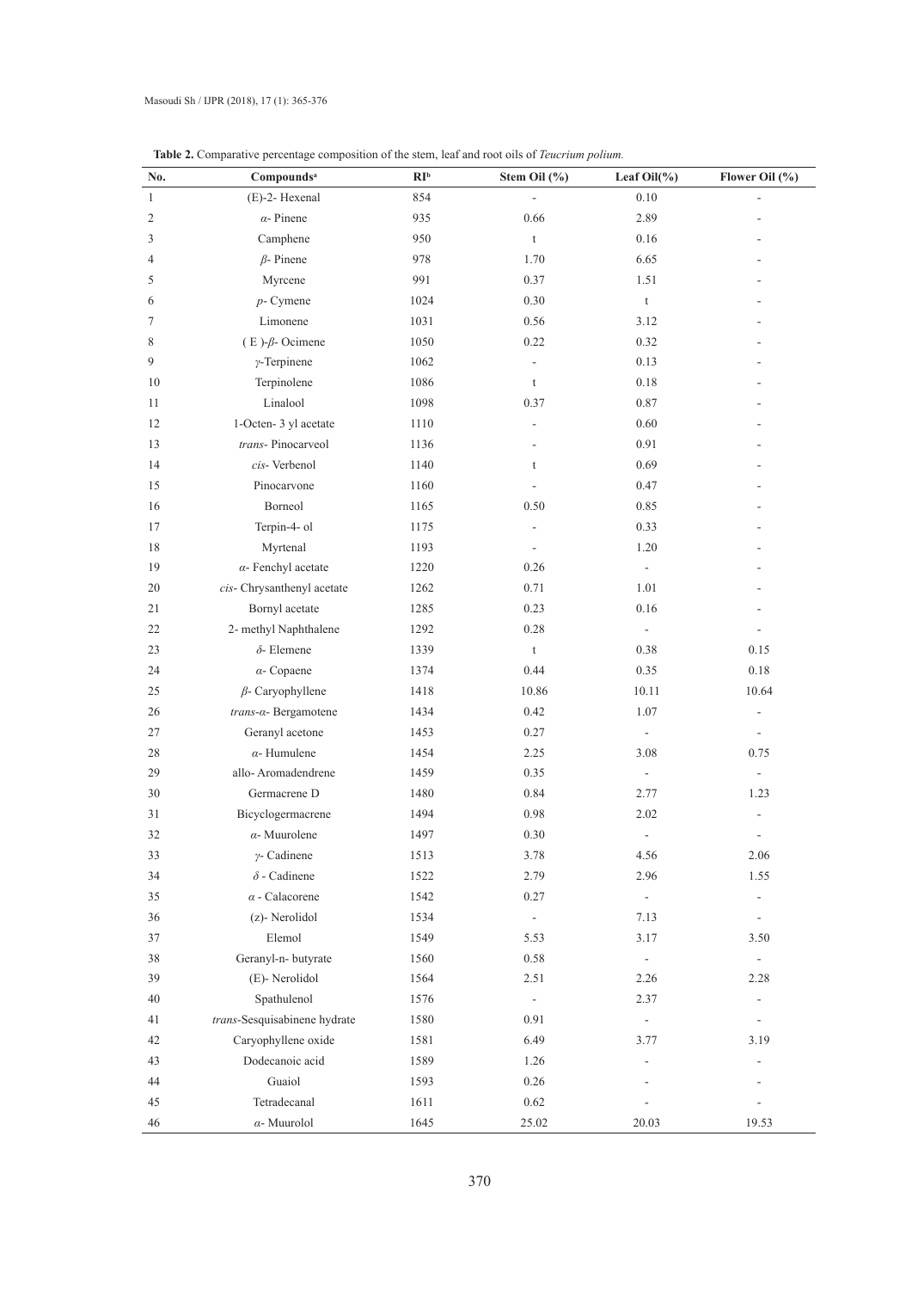| No. | Compounds <sup>a</sup>                   | $\mathbb{R}I^{\mathsf{b}}$ | Stem Oil (%)             | Leaf Oil $(\% )$         | Flower Oil $(\% )$       |
|-----|------------------------------------------|----------------------------|--------------------------|--------------------------|--------------------------|
| 47  | $\beta$ - Eudesmol                       | 1649                       |                          |                          | 1.47                     |
| 48  | $\alpha$ - Cadinol                       | 1653                       | 15.72                    | 8.11                     | 13.01                    |
| 49  | Valerianol                               | 1655                       | 0.34                     | ÷,                       | ÷,                       |
| 50  | Khusinol                                 | 1675                       | $\overline{\phantom{a}}$ | 0.54                     |                          |
| 51  | $(z, z)$ - Farnesol                      | 1713                       | 0.48                     | 0.53                     | 0.42                     |
| 52  | Cadina- 4,10(15)- dien-3- one            | 1740                       | 0.35                     | 0.37                     |                          |
| 53  | Tetradecanoic acid                       | 1771                       | 0.67                     | ÷,                       | ÷,                       |
| 54  | 6.10.14- trimethyl-2-<br>Pentadecanone   | 1872                       | 0.39                     | 0.11                     | 0.23                     |
| 55  | $(z, z)$ - 9,12- Octadecadienoic<br>acid | 1953                       | 0.83                     |                          | 1.06                     |
| 56  | (E)-9- Octadecenoic acid                 | 1958                       |                          |                          | 4.16                     |
| 57  | (z)- 9,17- Octadecadienal                | 1965                       |                          |                          | 1.99                     |
| 58  | Hexadecanoic acid                        | 1973                       | 5.17                     | 0.64                     | 16.37                    |
| 59  | Eicosane                                 | 2000                       | $\overline{\phantom{a}}$ | $\overline{\phantom{a}}$ | 4.93                     |
|     | Monoterpene hydrocarbons                 |                            | 3.81                     | 14.96                    | $\overline{\phantom{m}}$ |
|     | Oxygenated monoterpenes                  |                            | 2.92                     | 6.49                     |                          |
|     | Sesquiterpene hydrocarbons               |                            | 23.28                    | 27.30                    | 16.56                    |
|     | Oxygenated sesquiterpenes                |                            | 57.61                    | 48.28                    | 43.40                    |
|     | Other compounds                          |                            | 9.22                     | 1.45                     | 28.74                    |
|     | Total                                    |                            | 96.84                    | 98.48                    | 88.7                     |

 **Table 2.** Continue.

Note: "Compounds listed in order of elution from HP- 5 MScolumn; "Retention indices to  $C_8$ -  $C_{24}$  n-alkanes on HP- 5 MS column;  $t=$  trace  $(< 0.1\%)$ 

caryophyllene oxide (6.49%), elemol (5.53%) and hexadecanoic acid (5.17%), in leaf oil, (z) nerolidol (7.13%) and  $β$ - pinene (6.65%), in root oil; hexadecanoic acid (16.37%).

According to these results, the composition of the stem, leaf and root oils of *T. polium* show significant similarity for the concentration of the main components. All three oils were rich in regard to sesquiterpenes (80.89%, 75.58% and 59.96%), respectively.

The monoterpene fraction of the stem and leaf oils was relatively small, representing (6.73% and 21.45%) of the total oils, resepectively. In the root oil of the plant we could not find any trace of monoterpenes. In the root oil of *T.polium*, considerable percentage of non terpenoid compounds, compared to other parts of the plant oils, were identified (28.74%).

Water distilled oil obtained from the aerial parts of *T. persicum*, which is endemic to Iran, have been the subject of our previous studies. epi-*α*-Cadinol (23.2%) and *α*-pinene (17.3%) were the main components among the thirty-one constituents characterized in the oil of *T. persicum* representing 95.9% of the total components detected (55). The oil of *T. gnaphalodes* was characterized by higher amounts or *β*-caryophyllene (12.1%), sabinene (8.8%) and *trans*- pinocarveol (7.8%) (53).

As it is shown from the Table 3, in *A. chamaecistus* oil, 68 components, which representing about 92.6% of the total composition, were identified. The leaf oil of *A. chamaecistus* consists of 14 monoterpene hydrocarbons (26.38%), 12 oxygenated monoterpenes (16.25%), 17 sesquiterpene hy- drocarbons (24.21%), 8 oxygenated sesquiterpenes (11.36%), and 17 non terpenoid compounds (14.40%). The major components of this oil were  $(z)$ - $\beta$ - ocimene (12.11%) and germacrene D (10.11%) followed by spathulenol  $(6.10\%)$  and bornyl acetate  $(6.08\%).$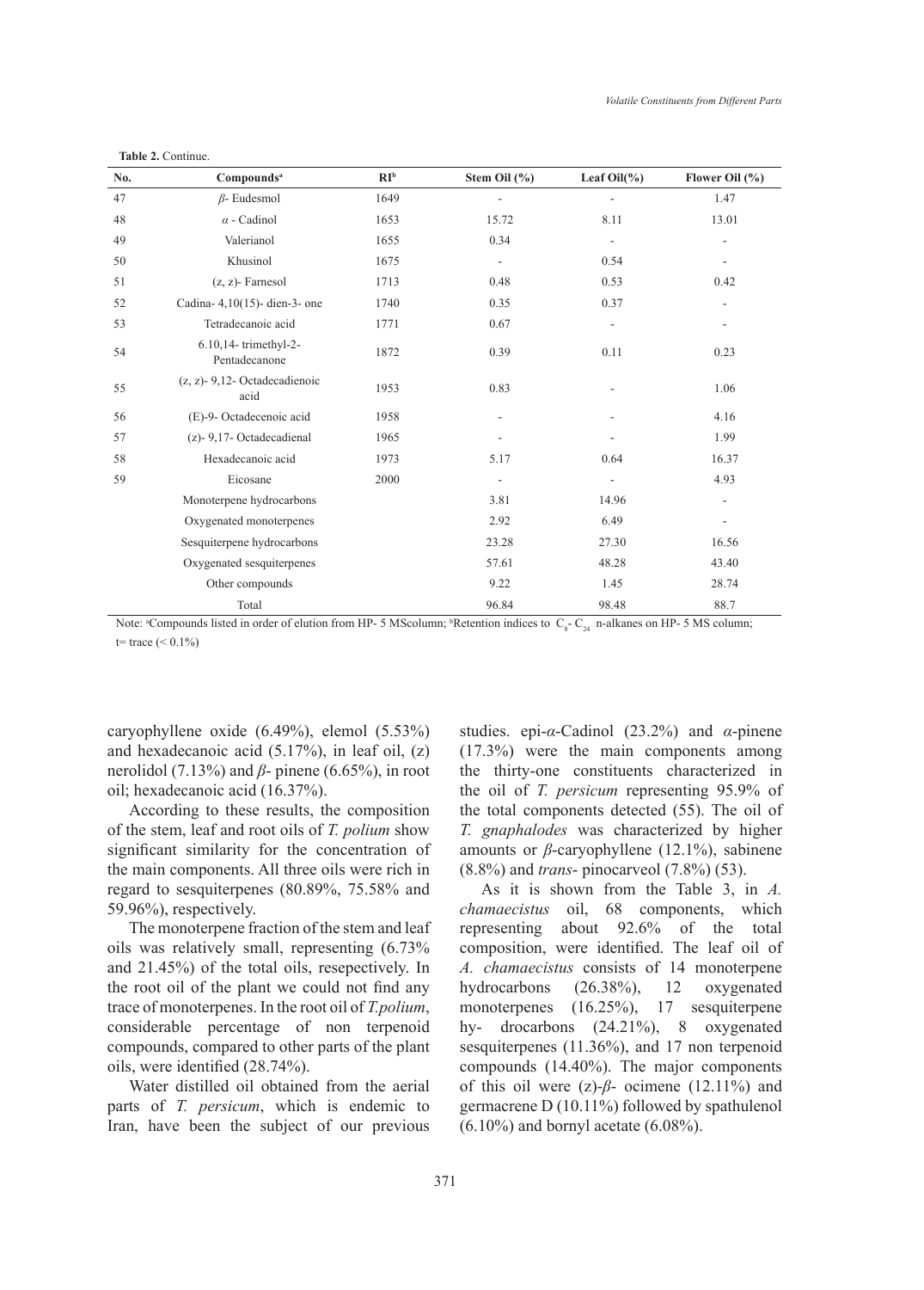| No.          | Compounds <sup>a</sup>      | RI <sub>b</sub> | $(\%)$ |
|--------------|-----------------------------|-----------------|--------|
| $\mathbf{1}$ | $\alpha$ - Thujene          | 928             | 0.55   |
| 2            | $\alpha$ - Pinene           | 935             | 4.42   |
| 3            | Camphene                    | 950             | 0.23   |
| 4            | Sabinene                    | 976             | 0.16   |
| 5            | $\beta$ - Pinene            | 980             | 2.38   |
| 6            | 6- methyl-5- Hepten-2- one  | 983             | 0.34   |
| 7            | 1-Octen-3-ol                | 986             | 3.89   |
| 8            | Myrcene                     | 991             | 0.77   |
| 9            | $\alpha$ - Phellandrene     | 1003            | 0.37   |
| 10           | p- Cymene                   | 1024            | 1.05   |
| 11           | Limonene                    | 1031            | 0.77   |
| 12           | $(z)$ - $\beta$ - Ocimene   | 1040            | 12.11  |
| 13           | $(E)$ - $\beta$ - Ocimene   | 1050            | 0.56   |
| 14           | $\gamma$ -Terpinene         | 1062            | 1.58   |
| 15           | 1-Octanol                   | 1070            | 0.58   |
| 16           | Terpinolene                 | 1088            | 0.46   |
| 17           | Linalool                    | 1096            | 5.25   |
| 18           | Nonanal                     | 1098            | 0.41   |
| 19           | all-Ocimene                 | 1126            | 0.97   |
| 20           | trans-Pinocarveol           | 1137            | 0.17   |
| 21           | Camphor                     | 1141            | 0.36   |
| 22           | trans-Verbenol              | 1142            | 0.62   |
| 23           | $(E)$ -2- Nonenal           | 1157            | 0.18   |
| 24           | Lavandulol                  | 1164            | 0.72   |
| 25           | Terpin-4- ol                | 1177            | 0.43   |
| 26           | $\alpha$ - Terpineol        | 1189            | 0.75   |
| $27\,$       | Geraniol                    | 1253            | 0.33   |
| 28           | Bornyl acetate              | 1285            | 6.08   |
| 29           | Lavandulyl acetate          | 1289            | 0.73   |
| 30           | Carvacrol                   | 1296            | 0.17   |
| 31           | Eugenol                     | 1356            | 0.49   |
| 32           | $\alpha$ - Copaene          | 1376            | 0.68   |
| 33           | Geranyl acetate             | 1381            | 0.64   |
| 34           | $\beta$ - Bourbonene        | 1383            | 0.78   |
| 35           | $\beta$ - Elemene           | 1391            | 0.40   |
| 36           | (z)- Jasmane                | 1394            | 0.39   |
| 37           | methyl Eugenol              | 1401            | 0.12   |
| 38           | β-1,7-di-epi Cedrene        | 1410            | 0.52   |
| 39           | trans-α- Ambrinol           | 1412            | 1.31   |
| 40           | $\beta$ - Caryophyllene     | 1418            | 1.52   |
| 41           | $\beta$ - Gurjunene         | 1432            | 0.25   |
| 42           | trans- - Bergamotene        | 1436            | 2.39   |
| 43           | $\alpha$ - Humulene         | 1454            | 0.62   |
| 44           | $(E)$ - $\beta$ - Farnesene | 1456            | 1.54   |
| 45           | $\gamma$ - Muurolene        | 1476            | 0.58   |
| 46           | Germacrene D                | 1480            | 10.11  |

**Table 3.** Percentage composition of the leaf oil of *Ajuga chamaecistus.*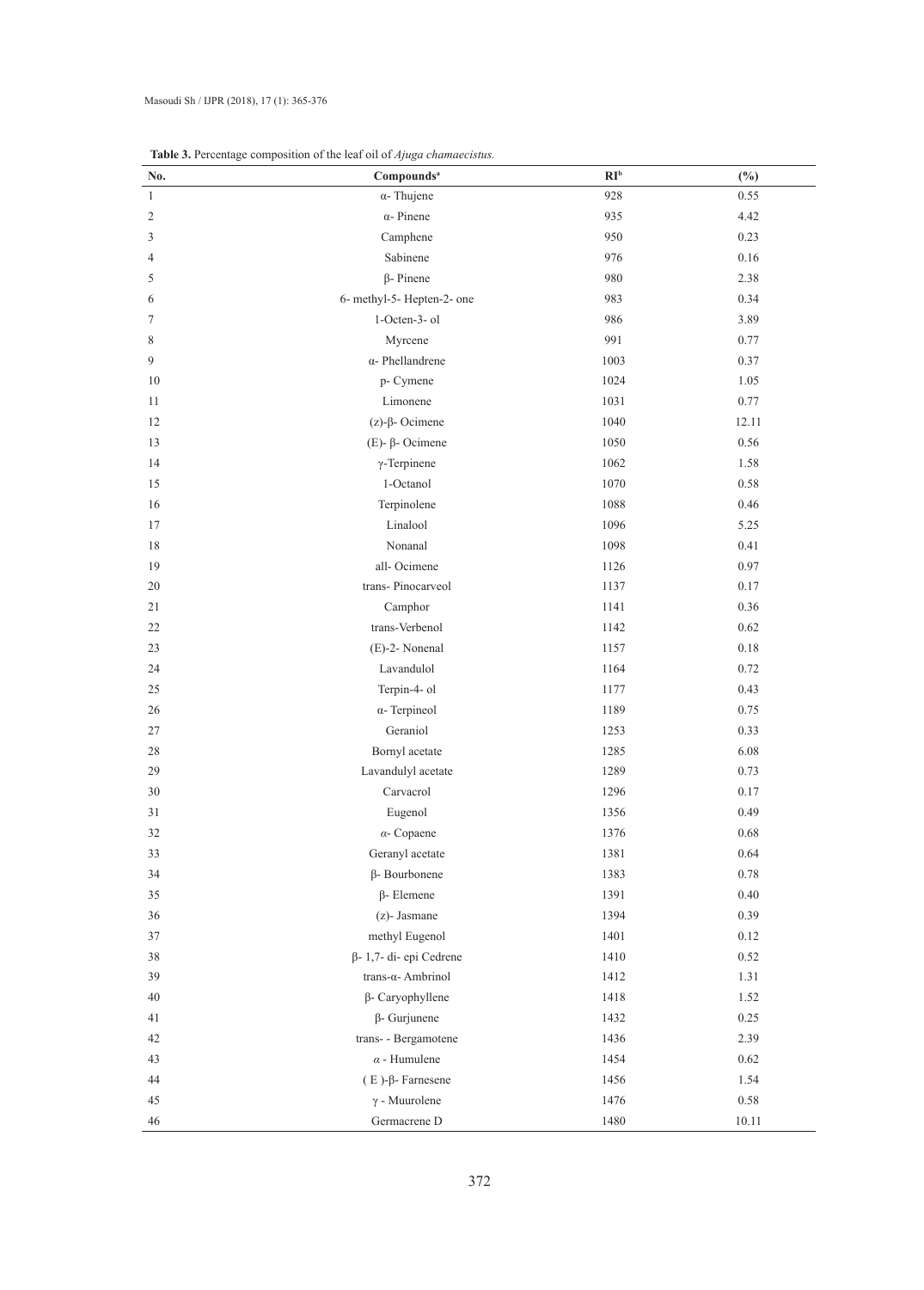| No. | Compounds <sup>a</sup>                                 | $\mathbb{R}I^{\text{b}}$ | (%)   |
|-----|--------------------------------------------------------|--------------------------|-------|
| 47  | Bicyclogermacrene                                      | 1492                     | 2.06  |
| 48  | Cuparene                                               | 1502                     | 0.19  |
| 49  | $\beta$ - Bisabolene                                   | 1507                     | 0.71  |
| 50  | $\gamma$ - Cadinene                                    | 1513                     | 0.50  |
| 51  | $\delta$ - Cadinene                                    | 1524                     | 1.15  |
| 52  | Germacrene B                                           | 1556                     | 0.21  |
| 53  | (E)-Nerolidol                                          | 1564                     | 0.56  |
| 54  | Spathulenol                                            | 1574                     | 6.10  |
| 55  | Caryophyllene oxide                                    | 1581                     | 1.74  |
| 56  | $\beta$ - Oplopenone                                   | 1606                     | 0.85  |
| 57  | Cedr-8(15)- en-9- $\alpha$ -ol                         | 1644                     | 0.28  |
| 58  | (z)- methyl Jasmonate                                  | 1647                     | 0.75  |
| 59  | (z)- Nerolidol acetate                                 | 1675                     | 0.42  |
| 60  | α-Bisabolol                                            | 1683                     | 1.17  |
| 61  | Tetradecanoic acid                                     | 1760                     | 0.65  |
| 62  | Hexadecanol                                            | 1819                     | 0.40  |
| 63  | (E, E)-Farnesyl acetate                                | 1841                     | 0.24  |
| 64  | 6,10,14- trimethyl -2- Pentadecanone                   | 1843                     | 0.63  |
| 65  | 6,10,14- trimethyl-5,9,13- Pentadecatrien-2- one       | 1915                     | 0.17  |
| 66  | Hexadecanoic acid                                      | 1970                     | 3.06  |
| 67  | (z, z, z) 9,12,15- Octadecatrienonic acid-methyl ester | 2010                     | 0.22  |
| 68  | (E)-5-Octadecene                                       | 2083                     | 0.81  |
|     | Monoterpene hydrocarbons                               |                          | 26.38 |
|     | Oxygenated monoterpenes                                |                          | 16.25 |
|     | Sesquiterpene hydrocarbons                             |                          | 24.21 |
|     | Oxygenated sesquiterpenes                              |                          | 11.36 |
|     | Other compounds                                        |                          | 14.40 |
|     | Total                                                  |                          | 92.6  |

**Table 3.** Percentage composition of the leaf oil of *Ajuga chamaecistus.*

Note: <sup>a</sup>Compounds listed in order of elution from HP- 5 MS colum;

<sup>b</sup>Retention indices to  $C_8$ -  $C_{24}$  n-alkanes on HP- 5 MS column.

The leaf oil of *A. chamaecistus* was rich in regard to both monoterpenes (42.63%) and sesquiterpenes (35.57%).

The qualitative and quantitative variation between our results and our previous reports (40) for the constituents of the oil from aerial parts may be attributed to the different environment conditions and different methods of extraction of the oils.

The oils of the genus *Ajuga* have been the subject of only a few studies. The oil of *A. chamaecistus* subsp. tomentella contained thymol  $(34.5\%)$  and exo-fenchol  $(15.6\%)$  as the major components (56).

The oil of *A. chamaecistus* subsp. scoparia was characterized by higher amounts of *p*-cymene (34.5%), *β*- pinene (18.0%), *α*phellandrene (17.8%) and *α*- pinene (15.2%) were major constituents (57).

The major constituents of the aerial parts of *A. chamaepitys* ssp. chamaepitys were *β*-pinene (34.3%) and *α*-pinene (16.1%) (58). The dominant compounds in *A. bombycina* were *β*pinene (28.2%) and *α*- pinene (18.5%) (59).

## **Acknowledgment**

We are grateful to Dr.V. Mozaffarian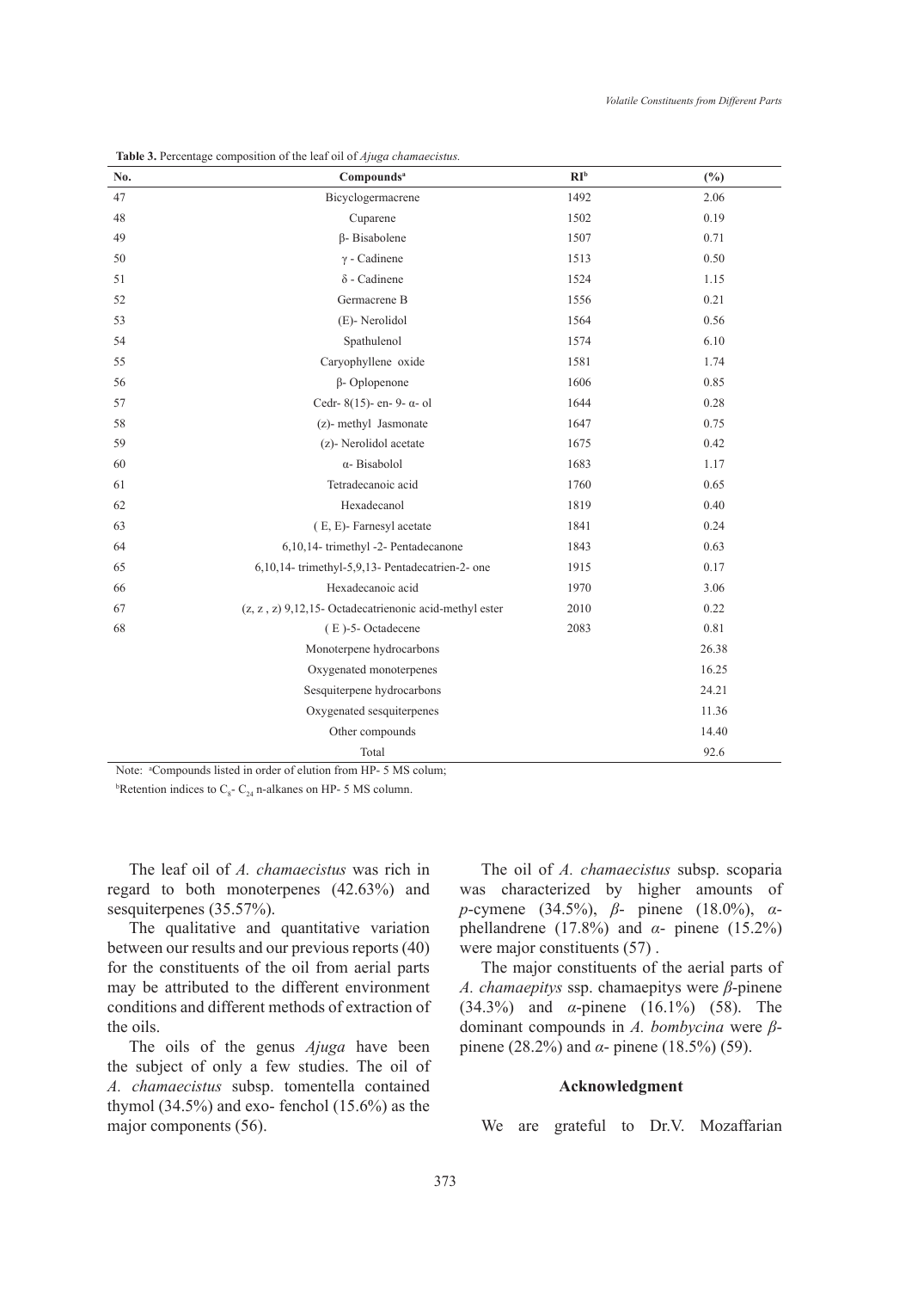(Research Institute of Forests and Rangelands. Tehran) for assistance in botanical identification

#### **References**

- Rechinger KH. *Phlomis, Teucrium, Ajuga In flora*  (1) *Iranica*, Labiatae*.* No. 150, Rechinger KH and Hedge IC (eds). Akademische Druk and Verlagsanstalt, Graz, Austria (1982) 298, 32, 15.
- Mozaffarian V. *A Dictionary of Iranian Plant Name***.**  (2) Farhang Moaser. Tehran (1996) 406: 542, 21.
- Saracoglu I, Kojima K, Harput US and Ogihara Y. A (3) new phenyl ethanoid glycoside from *Phlomis pungens* Willd var. pungens. *Chem. Pharm. Bull.* (1998) 46: 726**-**7.
- Sarkhail P, Abdollahi M and Shafiee A. Antinociceptive (4) effect of *Phlomis olivieri* Benth., *Phlomis anisodonta*  Boiss and *Phlomis persica* Boiss. Total extracts. *Pharmacol. Res.* (2003) 48: 263**-**6
- (5) Kirmizibekmez H, Montoro P, Piacente S, Pizza C, Doenmez A and Calis I. Identification by HPLC-PAD-MS and quantification by HPLC-PAD of phenyl ethanoid glycosides of five *Phlomis* species. *Phytochem. Anal***.** (2005) 16: 1**-**6.
- (6) Katagiri M, Ohtani K, Kasai R, Yamasaki K, Yang CR and Tanaka O. Diterpenoid glycosyl esters from *Phlomis younghusbandii* and *P.medicinalis* roots. *Phytochemistry* (1994) 35: 439**-**42.
- Shin TY and Lee JK. Effect of *Phlomis umbrosa* root on (7) mast cell-dependent immediate-type allergic reactions by anal therapy. *Immunopharmacol. Immunotoxicol*. (2003) 25: 73**-**85.
- (8) Kirmizibekmez H, Calis I, Perozzo R, Brun R, Doenmez AA, Linden A, Rueedi P and Tasdemir D. In hibiting activities of the secondary metabolites of *Phlomis* brunneogaleata against parasitic protozoa and plasmodial enoy ACP Reductase, a crucial enzyme in fatty acid biosynthesis. *Planta Med.* (2004) 70: 711**-**17
- (9) Kyriakopoulo I, Magiatis P, Skaltounis AI, Aligiannis N, Harvala C and Samloside A. A new phenyl ethanoid glycoside with free-radical scavenging and antimicrobial activities from *Phlomis samia. J. Nat. Prod.* (2001) 64: 1095**-**7.
- Aligiannis N, Kalpoutzakis E, Kyriakopoulou I, (10) Mitaku S and Chinou IB. Essential oils of *Phlomis* species growing in Greece. Chemical composition and antimicrobial activity. *Flavour Fragr. J.* (2004) 19: 320**-**4.
- (11) Kamel MS, Mohamed KM, Hassanean HA, Ohtani K, Kasai R and Yamasaki K. Iridoid and magastigmane glycosides from *Phlomis aurea. Phytochemistry* (2000) 55: 353**-**7.
- (12) Kasai R, Katagiri M, Ohtani K, Yamasaki K, Yang CR and Tanaka O. Iridoid glycosides from *Phlomis younghusbandii* roots. *Phytochemistry* (1994) 36: 967**-**70.
- (13) Calis I, Basaran AA, Saracoglu I, Sticher O and Ruedi P. Phlinosides D and E, phenyl propanoid glycosides

and iridoids from *Phlomis linearis*. *Phytochemistry*  (1991) 30: 3075**-**77.

- (14) Bucar F, Ninov S, Ionkova I, Kartnig T, Schubert Z and Asenov I. Flavonoids from *Phlomis nissolii*. *Phytochemistry* (1998) 48: 573**-**4.
- (15) Tomas F, Nieto JL, Barberan FAT and Ferreres F. Flavonoids from *Phlomis lychnitys. Phytochemistry* (1986) 25: 1253**-**4.
- (16) Abdollahi M, Karimpour H and Monsef Esfehani HR. Antinociceptive effects of *Teucrium polium* L. total extract and essential oil in mouse writhing test*. Pharm. Res.* (2003) 48: 31**-**5.
- (17) Chedia A, Ghazghazi H, Brahim H and Abderrazak M. Secondary metabolite antioxidant and antibacterial activities of *Teucrium polium* L. methanolic extract. *Intl*. *J. Agron. Plan. Prod.* (2013) 4: 1790**-**7.
- (18) Tariq M, Ageel AM, al-Yahya MA, Mossa JS and al-Said MS. Anti inflammatory activity of *Teucrium polium. Int. J. Tissue React.* (1989) 11: 185**-**8.
- (19) Baluchnejadmojarad T, Roghani M and Roghani Dehkordi F. Antinociceptive effect of *Teucrium polium* leaf extract in the diabetic rat formalin test. *J. Ethnopharmacol.* (2005) 97: 207**-**10.
- (20) Autore G, Capasso F, De Fusco R, Fasulo MP, Lembo M, Mascolo N and Menghini A. Antipyretic and antibacterial actions of *Teucrium polium (L.). Pharmacol Res. Commun.* (1984) 16: 21**-**9.
- (21) Rasekh HR, Khoshnood-Mansourkhani MJ and Kamalinejad M. Hypolipidemic effects of *Teucrium polium* in rats. *Fitoterapia* (2001) 72: 937**-**9.
- (22) Amini R, Nosrati N, YaZdanparast R and Molaei M. *Teucrium polium* prevention of steatohepatitis in rats. *Liver int.* (2009) 29: 1216**-**21.
- (23) Meherabani D, Rezaee A, Azarpira N, Fattahi MR, Amini M, Tanideh N, Panjehshahin MR and Saberi-Firouzi M. The healing effects of *Teucrium polium* in the repair of indomethacin induced gastric ulcer in rats. *Saudi Med. J.* (2009) 30: 494**-**9.
- (24) Rajabalian S. Methanolic extract of *Teucrium polium*  L*.* potentiates the cytotoxic and apoptotic effects of anticancer drugs of vincristine, vinblastine and doxorubicin against a panel of cancerous cell lines. *Exp. Oncol.* (2008) 30: 133**-**8.
- (25) Vokou D and Bemere J M. Volatile constituents of *Teucrium polium. J. Nat. Prod.* (1985) 48: 498**-**9.
- (26) Pere Z-Alonso MJ, Velasco-Negueruela A and Lopez-Saez JA. The essential oils of two Liberian *Teucrium*  species. *J. Essent. Oil Res.* (1993) 5: 397**-**402.
- (27) Guetat A and Al-Ghamdi FA. Analysis of the essential oil of the Germander **(***Teucrium polium* L) aerial parts from the northern region of Saudi Arabia. *Int. J. Appl. Biol. Pharm. Technol.* (2014) 5: 128**-**35.
- (28) Cozzani S, Muselli A, Desjobert JM, Bernardini AF, Tomi F and Casanova J. Chemical composition of essential oil of *Teucrium polium* subsp. capilatum (L.) from Corsica. *Flav. Frag. J.* (2005) 20: 436**-**41.
- (29) Hilaly JE and Lyoussi B. Hypoglycemic effect of lyophilized total water extract of *Ajuga iva* in normal and streptozotocin diabetic rats. *J. Ethnophar.* (2002)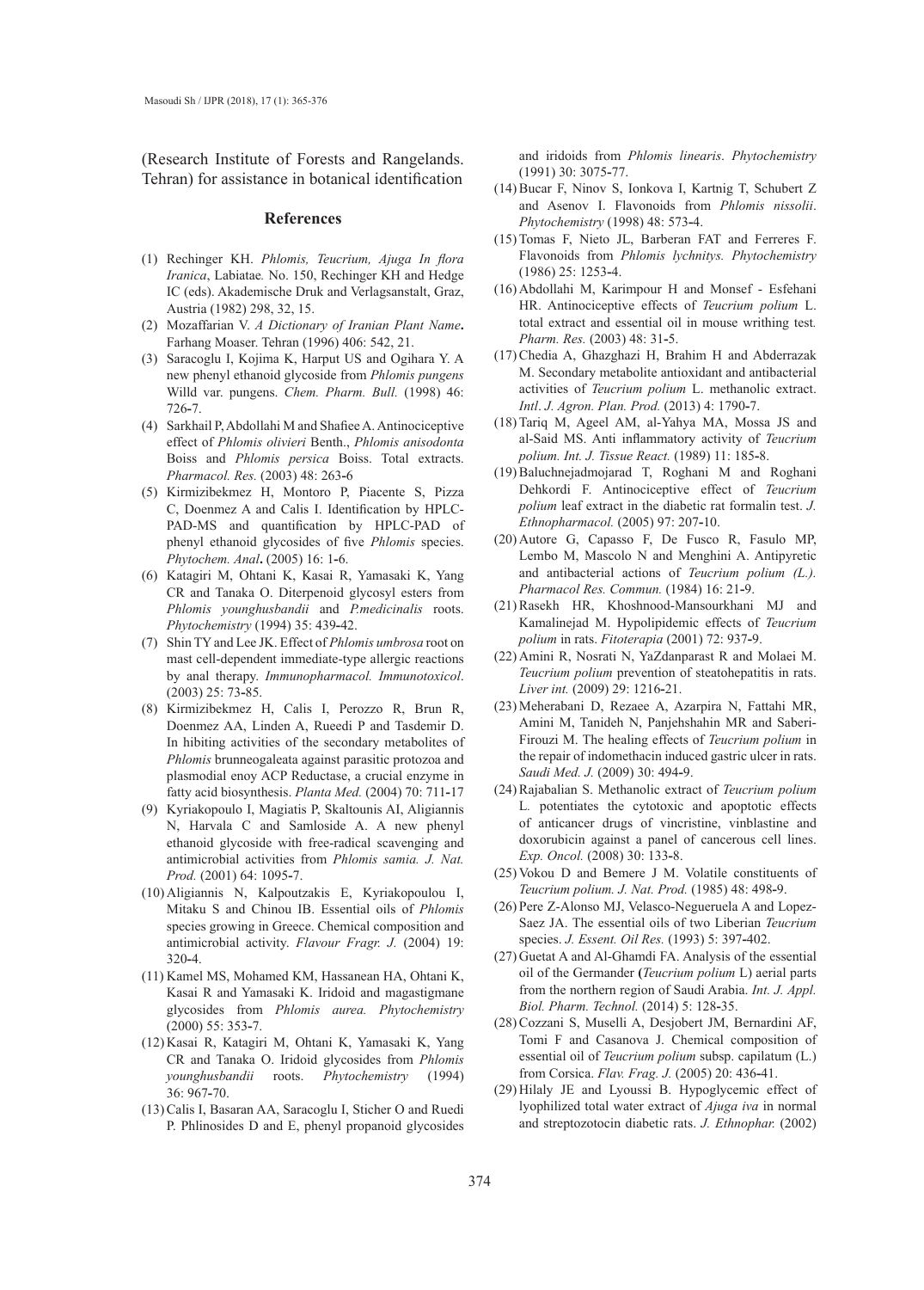80: 109**-**13.

- (30) Gautam R, Jachak SM and Saklani A. Antiinflammatory effect of *Ajuga bracteosa* Wall ex Benth. mediated through cyclooxygenase (COX) inhibitio*n J. Ethnophar.* (2011) 133: 928-30*.*
- (31) Iraili HZ and Lyoussi B. Ethnopharmacology of the plants of genus *Ajuga. Pak. J. Pharm. Sci.* (2009) 22: 425-62.
- (32) Kuria KAM, Coster S, Muriuki G, Masengo W. Kibwage I, Hoogmartens J and Laekeman GM. Antimalarial activity of *Ajuga remota* Benth (Labiatae) and Caesalpinia *volkensii* Harms (Caesalpiniaceae): *in-vit*ro confirmation of ethnopharmacological use. *J. Ethnophar.* (2001) 74: 141**-**8.
- (33) Ono Y, Fukaya Y, Imai S and Yamakuni T. Beneficial effects of *Ajuga decumbens* on osteoprosis and arthritis. *Biol. Pharm. Bull.* (2008) 31: 1199**-**204.
- (34) Vanyolos A, Simon A, Toth G, Polgar L, Kele Z, Ilku A, Matyus P and Bathori M. C-29 Ecdysteroids from *Ajuga reptans. J. Nat. Prod.* (2009) 72: 929**-**32.
- (35) Castro A, Coll J, Tandron YA, Pant AK and Mathela C. Phytoecdysteroids from *Ajuga macrosperma* var*.*  breviflora roots. *J. Nat. Prod.* (2008) 71: 1294-6.
- (36) Chen H, Tan RX, Liu ZL, Zhang Y and Yang L. Antibacterial neoclerodane diterpenoids from *Ajuga lupulina*. *J. Nat. Prod.* (1996) 59: 668**-**70.
- (37) Coll J. NMR shift data of neo-clerodane diterpenes from the genus *Ajuga. Phytochem. Anal.* (2002) 13: 372 **-**80.
- (38) Manguro LOA, Ogur JA, Okora DM, Wagal SO and Lemen P. Further flavonol and iridoid glycolsides from *Ajuga remota. J. Asian Nat. Prod. Res.* (2007) 9: 617**-** 29.
- (39) Akbay P, Calis I, Heimann J and Sticher O. Ionon, iridoid and phenylethanoid glycosides from *Ajuga salicifolia. Z. Naturforsch.* (2003) 58: 177**-**80.
- (40) Mazloomifar H, Saber-Tehrani M, Rustaiyan A and Masoudi S. Chemical composition of the essential oil of *Ajuga chamaecistus* Ging ssp. *chamaecistus* from Iran*. J. Essent. Oil Res.* (2003) 15: 17**-**8.
- (41) Van den Dool H and Kratz PD. Generalization of the retention index system including linear temperature programmed gas-liquid position chromatography. *J. Chromatogr.* (1963) 11: 463**-**71**.**
- (42) Massada Y. *In Analyses of Essential Oil by Gas Chromatography Mass Spectrometry.* Wiley, NewYork (1976).
- (43) Adams RP. *Identification of Essential Oil Components by Gas Chromatography / Quadrupole Mass Spectroscopy.* Allured Publishing Corporation, Carol Stream, Illinoise (2001).
- (44) Javidnia K, Miri R and Soltani M. Essential oil composition of two species of *Phlomis* L. (*Phlomis aucheri* Boiss. and *Phlomis elliptica* (Benth) (Lamiacea) from *Iran*. *J. Essent. Oil Res.* (2010) 22: 314**-**7.
- (45) Khalilzadeh MA, Rustaiyan A, Masoudi S and Tajbakhsh M. Essential oil of *Phlomis persica* Boiss and *Phlomis olivieri* Benth. *Iran*. *J. Essent. Oil Res.*

(2005) 17: 624**-**625.

- (46) Masoudi S, Rustaiyan A, Aberoomand Azar P and Larijani K. Composition of the essential oils of *Cyclotrichium straussii* (Bornm.) Rech.f. and *Phlomis pungens* Willd from Iran. *J. Essent. Oil Res.* (2006) 18: 16**-**8.
- (47) Akhlaghi H and Motavalizadeh Kahky A. Volatile constituents of *Phlomis cancellata* Bge., a labiatae herb indigenous in Iran*. J. Essent. Oil Bearing Plants.* (2010) 13: 650**-**4.
- (48) Joshi RK and Pande C. Chemical composition of the essential oil of *Phlomis bracteosa* Royal ex Benth. *J. Essent. Oil Res.* (2010) 22: 297**-**299.
- (49) Yasar S, Fakir H and Erbas S. Gas chromatographic (GC-GC/MS) analysis of essential oil of *Phlomis armeniaca* Willd. from Mediterranean region in Turkey. *Asian J. Chem.* (2010) 22: 2887**-**90.
- (50) Sarkail P, Amin G and Shafiee A. Composition of the essential oil of *Phlomis persica* Boiss. and *Phlomis chorassanica* Bunge from Iran. *Flavour Fragr. J.*  (2004) 19: 538**-**40.
- (51) Morteza-Semnani K, Azadbakht M and Goodarzi A. The essential oils composition of *Phlomis herba-venti* L. leaves and flowers of Iranian origin. *Flavour Fragr. J.* (2004) 19: 29**-**31.
- (52) Morteza-Samnani K and Saeedi M. The essential oil composition of *Plomis bruguieri* Desf. from Iran. *Flavour Fragr. J*. (2005) 20: 344-6.
- (53) Sarkail P, Amin G, Salehi- Surmaghi MH and Shafiee A. Composition of the volatile oils of *Phlomis lanceolata* Boiss. & Hohen., *Phlomis anisodonta* Boiss and *Plomis bruguieri* Desf. from *Iran. Flavour Fragr. J.* (2005) 20: 327-9.
- (54) Demirci B, Dadandi MY, Paper DH, Franz C and Baser KHC. Chemical composition of the essential oil of *Phlomis linearis* Boiss. & Bal, and biological effects on the CAM- assay: a safely evaluation. *Z. Naturforsch. C.* (2003) 58: 826-9.
- (55) Masoudi S, Aghajani Z, Rustaiyan A, Feizbakhsh AR and Motavalizadeh Kakhky AR. Volatile constituents of *Teucrium persicum* Boiss., *Thymus caucasicus* Willd ex Ronniger subsp. grossheimii (Ronniger) Jalas.and *Marrubium crassidens* Boiss. Three Labiatae herbs growing wild in Iran. *J. Essent. Oil Res.* (2009) 21: 5**-**7.
- (56) Shams Ardekani MR, Khanavi M, Taheri P, Samadi N, Safaripour E and Salimpour F. The essential oil composition of *Ajuga chamaecist*us Ging subsp. tomentella Rech.f. *J. Essent. Oil Bearing Plant.* (2010) 13: 45**-**51.
- (57) Mohammadhosseini M, Pazoki A, Zamani HA and Akhlaghi H. Chemical composition of the essential oil from aerial parts of *Ajuga chamaecistus* Ging subsp. Scopria in Brackish regions of Iran. *J. Essent. Oil Bearing Plants.* (2011)14: 101**-**5.
- (58) Azizan J, Fallah- Bagher-Shaidaei H and Kefayati H. Chemical constituents of the essential oil of *Ajuga chamaepitys* growing in Iran. *J. Essent. Oil Res.* (2002)14: 344**-**5.